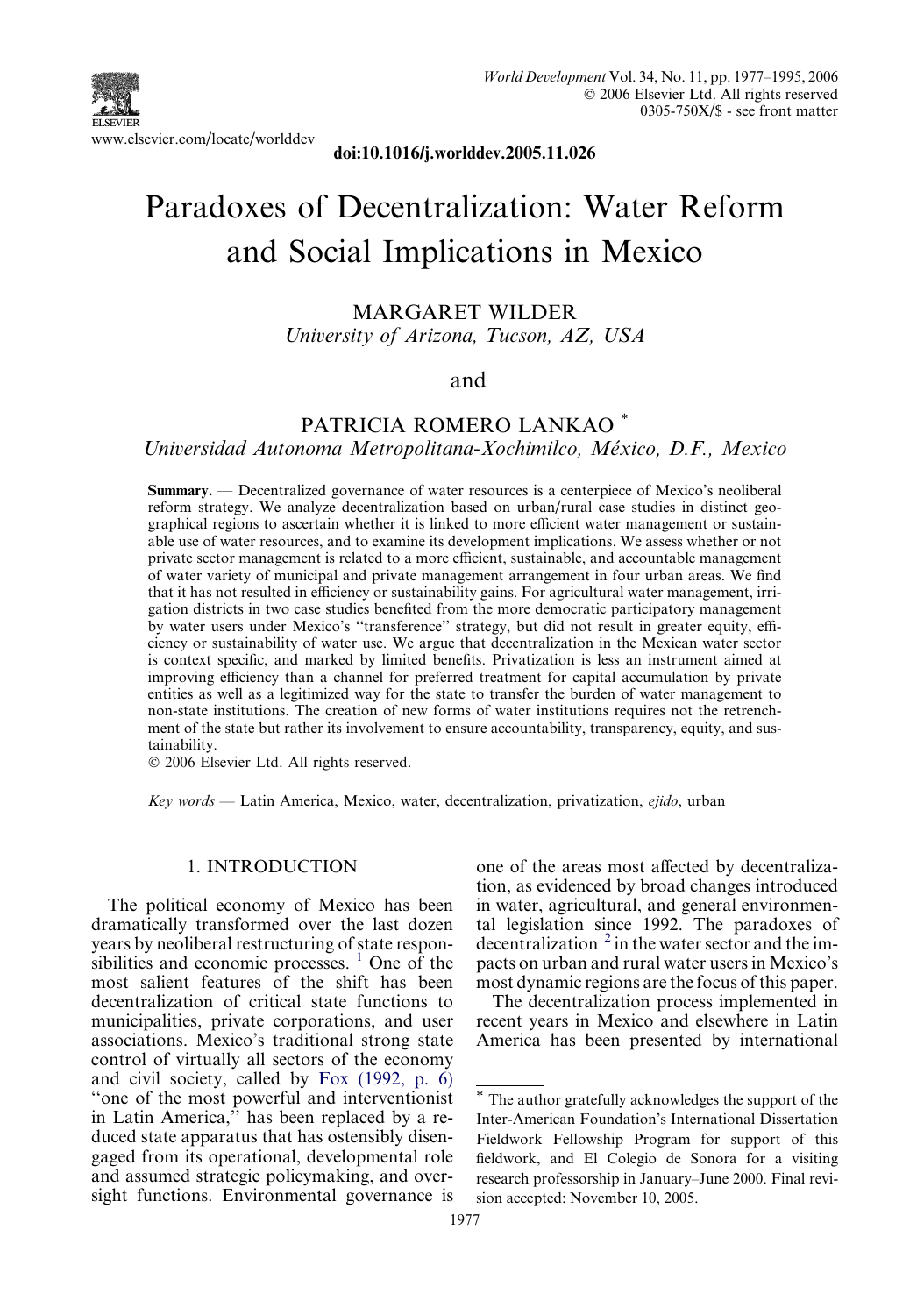funding organizations, national governments, and other proponents as a key component of a successful water reform strategy. It is argued that decentralization allows for a more efficient provision of service by local authorities, private companies and water users, and for a more efficient and equitable allocation and use of the resource as well ([Asad, Seroa da Motta, Azevedo,](#page--1-0) [Simpson, & Kemper, 1999; Garn, 1998\)](#page--1-0). The World Bank and others maintain that decentralization leads to improved accountability, empowerment of local communities, and benefits for the management of natural resources (Briscoe, Anguita Salas, & Peña, 1998; Thobani, [1997](#page--1-0)). Neoliberal conceptions of water inscribed in international water agreements and national water governance strategies that focus on its economic value collide with constructions of water as a ''free'' good provided by nature, with traditional valuations of water as a religious/cultural symbol, and with constructions of water as a necessary part of the ecosystem whose needs also must be satisfied, equally with those of other "users" [\(Garn, 1998; Gleick & Wolff, 2002](#page--1-0)).

The World Bank considers Mexico one of the most successful ''new globalizers'' or developing countries that have promising economies based upon liberalized trade regimes and secure property rights [\(2002, pp. 35–36\)](#page--1-0). At the same time, significant questions are being raised about the concept of water as an economic good subject to market regimes and pricing, and about equity of access to healthy water ([Gleick & Wolff,](#page--1-0) [2002; World Water Assessment Programme,](#page--1-0) [2000](#page--1-0)). Some scholars criticize the notion that privatization represents any kind of ''new'' decentralized management scheme, but claim rather that it is really a form of re-centralizing authority and control over water subject to the demands of national markets and global economies rather than those of local households and citizens ([Johnston, 2003](#page--1-0)).

In this paper, we assess the outcomes of the two principal components of decentralization within Mexican water reform, namely, the ''transfer'' of irrigation districts to management by water users, and the privatization and decentralized management of urban water systems. We argue that, rather than resulting in a clear success or failure, decentralization in the Mexican water sector has been a context-specific process marked by limited benefits and multiple paradoxes. In both the urban and rural cases we analyzed, decentralization and privatization appear not so much instruments aimed at improving efficiency as they do channels for preferred treatment for capital accumulation by private entities as well as a legitimized way for the state to transfer the financial and politically charged burden of water management to non-state institutions. Privatization refers not only to the devolution of management responsibility for water systems or to the outright transfer of ownership or control of the resource, but in the Mexican case, as in other parts of Latin America that have communal resource ownership arrangements, privatization can also refer to the transfer of control of land and water assets from the ejidal (or social) sector to the private sector. Although a wide variety of decentralization and privatization strategies have been implemented over the past dozen years, we argue that decentralization has not yet uniformly yielded either efficiency gains or environmental benefits as anticipated, although in some local contexts there have been limited improvements. The very retrenchment of the state from its central role in managing water underscores the need for an enhanced state commitment to creating and sustaining strong water institutions while incorporating transparency and accountability in both public and private sector actions.

This paper is organized in four sections. The first section presents an introduction to the Mexican water sector and a critical discussion of the relevant literature on neoliberal assumptions and arguments underlying water reforms in the developing world; the main components of Mexico's water reform program; and the influence of international organizations, such as the World Bank, on its design. The second section analyzes four critical urban cases to see whether private participation is linked to a more efficient, fair, and environmentally sustainable management of water, and to shed light on the governance efforts and institutions involved in the reform. The decentralized management of irrigation districts and multiple channels of privatization in the agricultural context is the focus of the third section. In the final section, we return to a discussion of the paradoxes we have found in the decentralization of the Mexican water sector, and explore the implications and conclusions of our research.

#### 2. AMBITIOUS AGENDA: WATER REFORM PROGRAM

Mexico's water reform program dovetailed both chronologically and ideologically with a